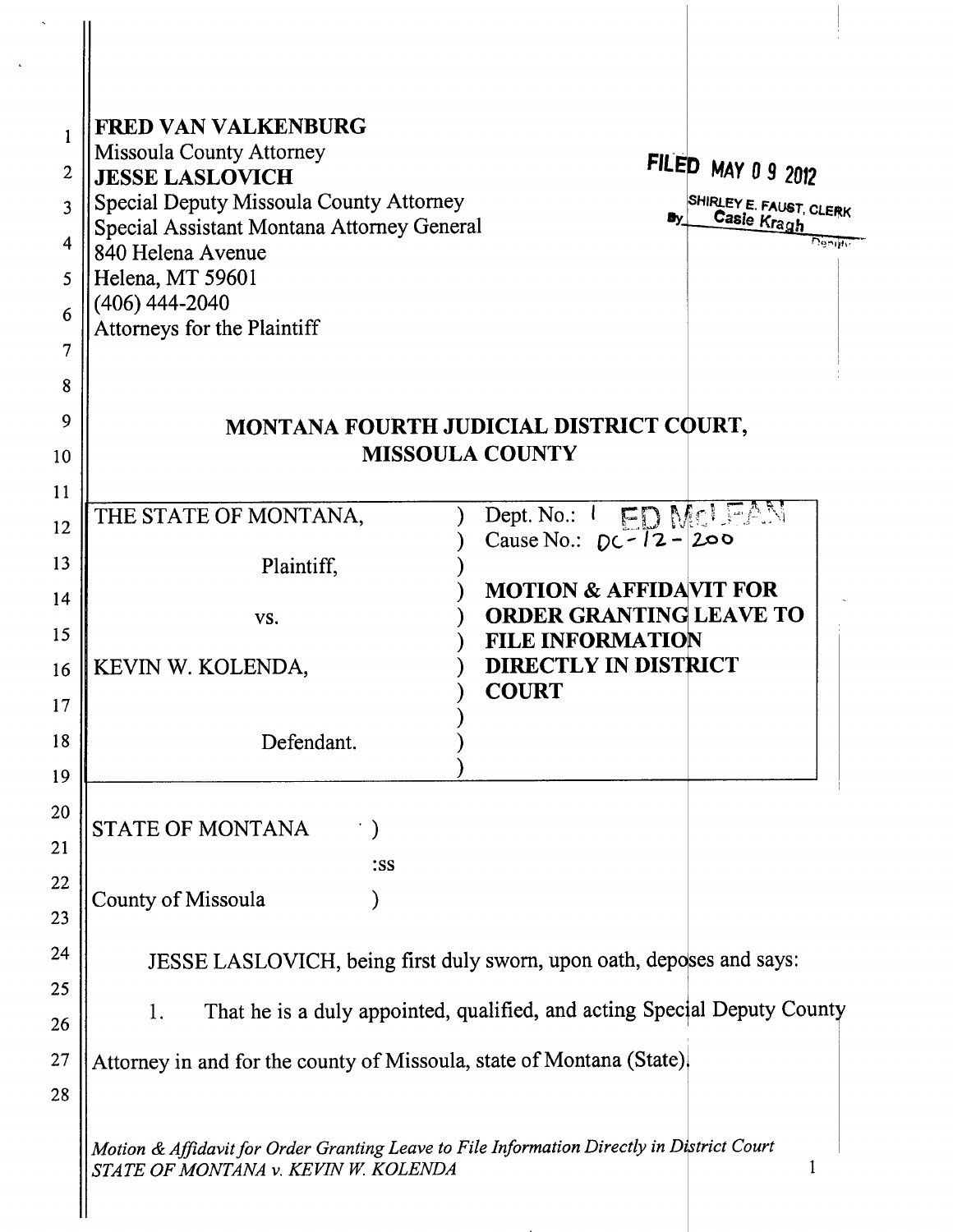2. That the Defendant has committed offenses in Missoula County as hereinafter set forth and, based upon information developed an investigation conducted by law enforcement officers and criminal justice investigators, the Court should grant leave to file an Information directly in District Court pursuant to Mont. Code Ann.  $\S$  46-11-201, charging the above-named Defendant with the offenses of: **COUNT ONE, INSURANCE FRAUD, by accepting premium money knowing that** coverage will not be provided, a FELONY, in violation of Mont. Code Ann.  $\S 33$ -1-WITHOUT A LICENSE, by selling, soliciting, or negotiating insurance or acting as an insurance producer in Montana without being licensed, a MISDEMEANOR, in violation of Mont. Code Ann. \$\$ 33-17-201,1004. 1202(4); and COUNT TWO, ACTING AS AN INSURANCE PRODUCER

I

2

3

4

5

6

7

8

9

r0

l1

12

l3

l4

l5

16

I7

18

19

20

2l

22

23

24

25

26

27

28

3. That law enforcement officers and criminal justice investigators have made a full and careful investigation of all the facts and circum stances surrounding the commission of said offenses, so far as they are known or ascertainable, and Affiant believes it a proper case for the filing of an Information. For this reason and pursuant to Mont. Code Ann.  $\S$  46-11-201, Affiant respectfully moves the Court for leave to file said Information directlv in District Court.

4. That the following information is submitted to establish probable cause for the filing of the foregoing charges:

Motion & Affidavit for Order Granting Leave to File Information Directly in District Court STATE OF MONTANA v. KEVIN W. KOLENDA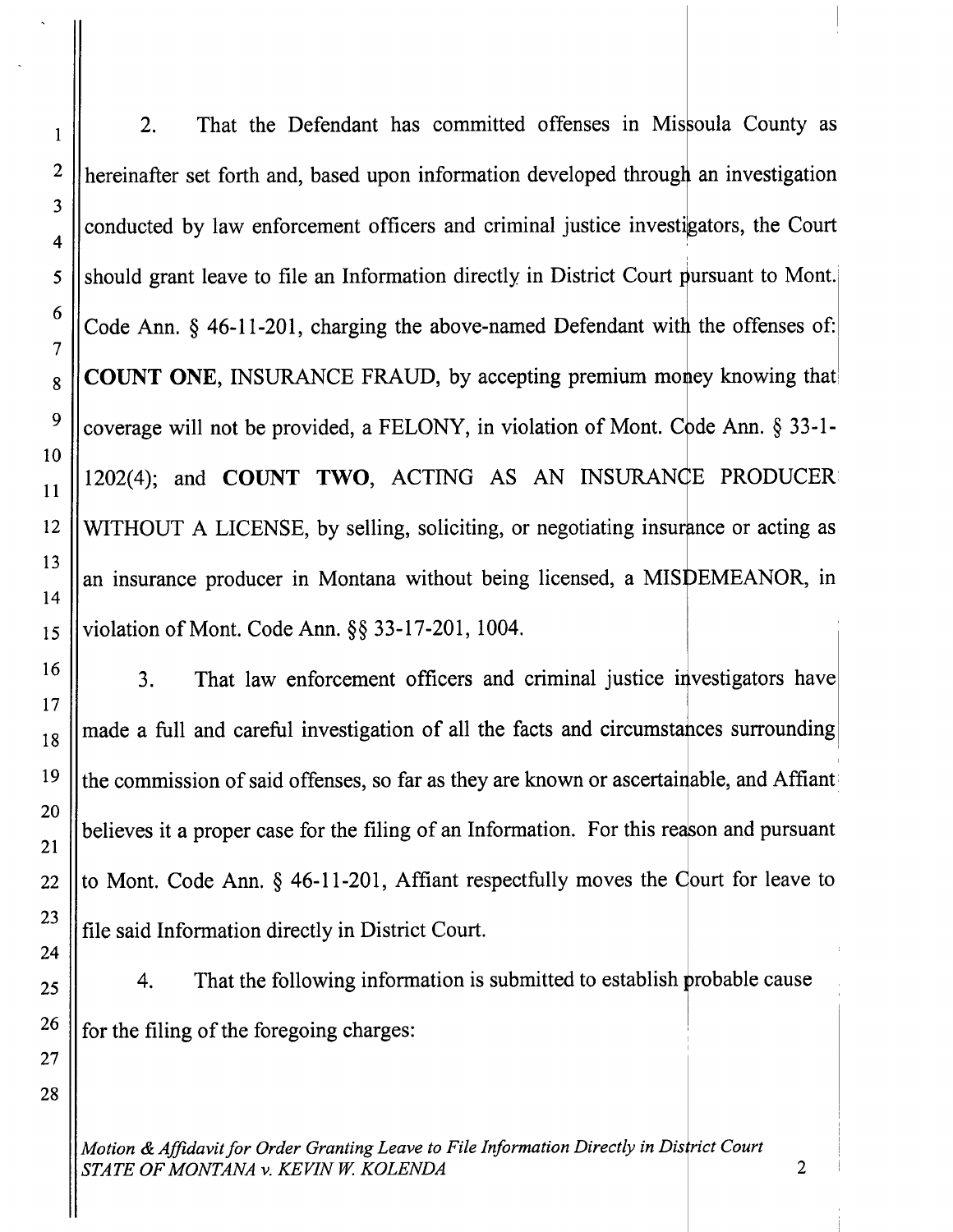a. According to records obtained by law enforcement authorities, the Defendant is President and CEO of Hole-In-Won.com, which provides "insurance" to entities that host golf tournaments in which a determinable prize is given to someone who hits a hole-in-one.<sup>1</sup>

b. On or around May 19, 2011, Officer Zachary Sargent (Sargent) of the Missoula County Sheriff's Office (MCSO) responded to a call from the Missoula Country Club to investigate possible fraudulent activity. Skip Koprivica (Koprivica), the Head Golf Professional at the Missoula Country Club, told Sargent the following:

(1) The Missoula Country Club hosted a golf tournament sponsored by Allegiance Life & Health Insurance Company, Inc. (Allegiance), on August 13, 2010 .

(2) A hole-in-one competition existed as part of the golf tournament and prior to the tournament, Allegiance purchased "insurance" from the Defendant through Hole-In-Won.com in the event one of the golfers got a hole-in-one. The prize for obtai ing a hole-inone was a motorcycle or \$18,000 cash.

T.P. hit a hole-in-one and chose the cash. (3)

<sup>I</sup>A hole-in-one is achieved when it takes a golfer only one swing to get the ball in the hole.

Motion & Affidavit for Order Granting Leave to File Information Directly in District Court STATE OF MONTANA v. KEVIN W. KOLENDA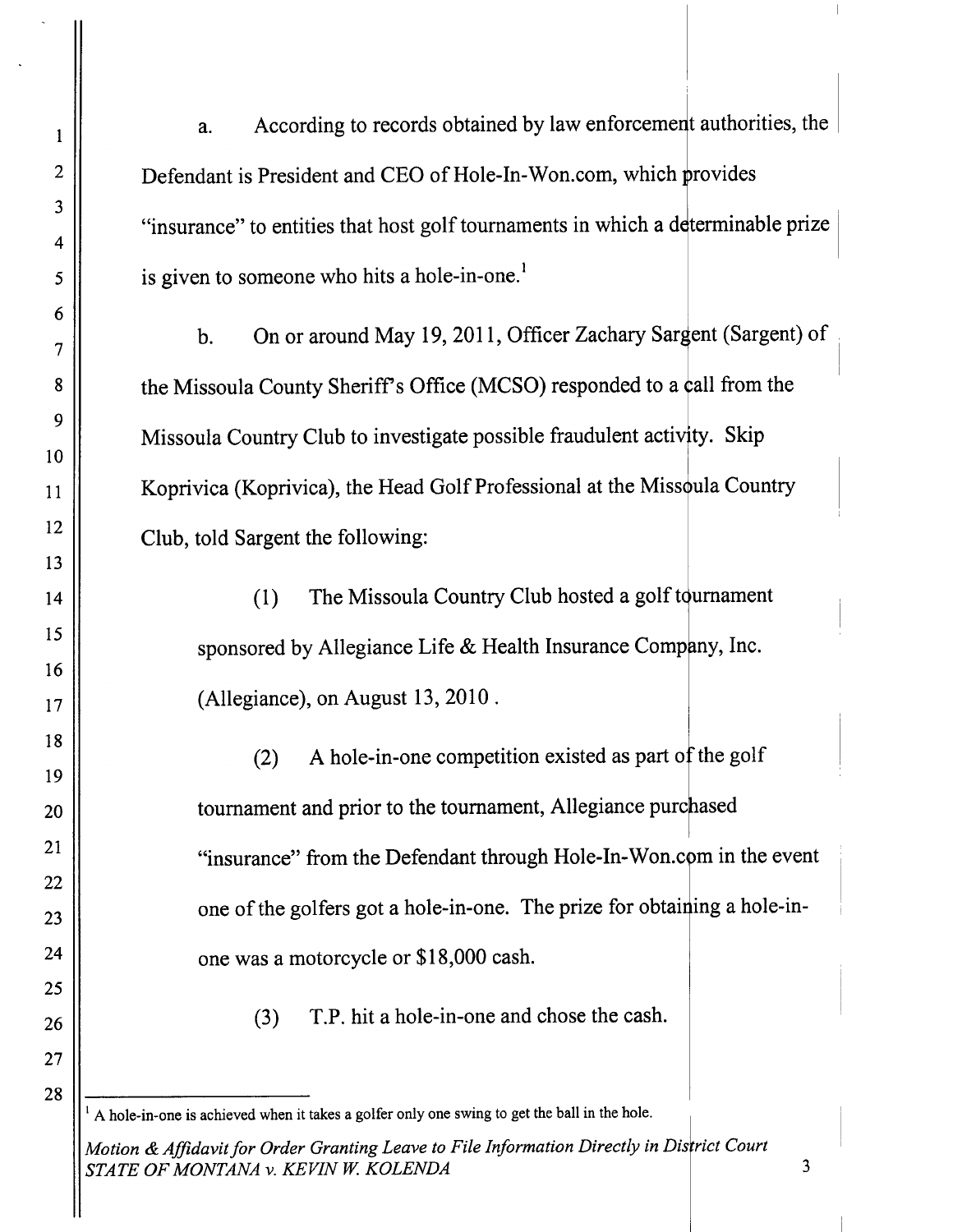c. Sargent interviewed T.P., who told him he hit a hole-in-one on hole 12 which was witnessed by numerous people.

d. On or around June 1, 2011, Officer Jason Johnson (Johnson) of the MCSO spoke with Ron Svien (Svien), the General Manager of the Missoula Country Club. Svien told Johnson that he thought the Defendant, through his company, committed fraud for not paying T.P.

e. Subsequently, Johnson also spoke with Aaron Bay (Bay), Allegiance's Regional Marketing Director. Bay informed Johnson that he was the primary point of contact for Allegiance in securing "insurance" from the Defendant through Hole-In-Won.com. A review of the contract signed by Bay on behalf of Allegiance shows that Allegiance paid a premium of \$967 for the "insurance" at or around July/August 2010.

After T.P. hit the hole-in-one, Bay assisted T.P. in filling out the f. paperwork to claim his \$18,000 cash prize. Bay waited over a month to receive the blank witness attestation documents from the Defendant to verify the claim. A review of the emails provided by Bay shows that beginning August 13, 2011, Bay repeatedly tried contacting the Defendant and the Defend never responded.

Motion & Affidavit for Order Granting Leave to File Information Directly in District Court STATE OF MONTANA V. KEVIN W. KOLENDA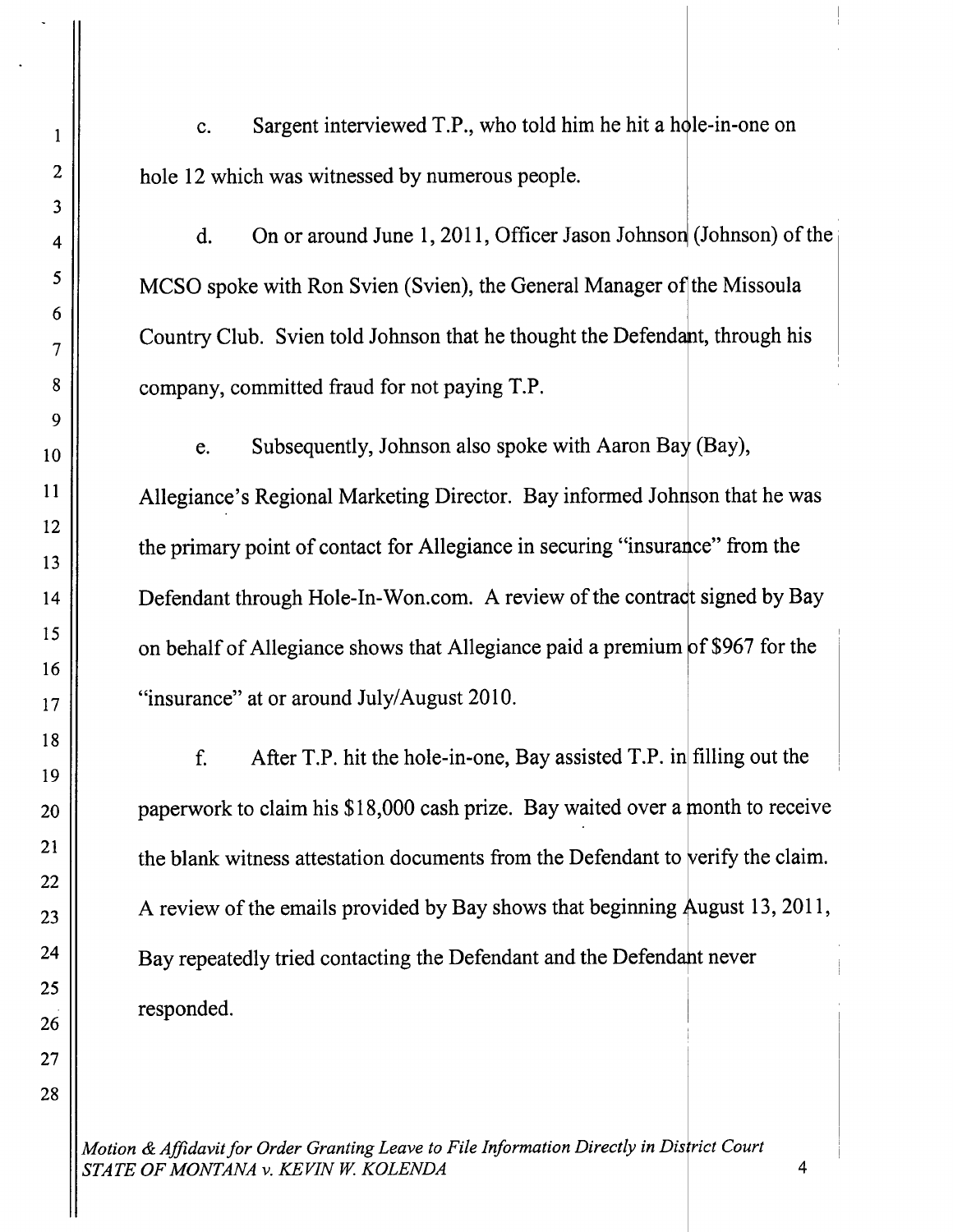g. Among those completing attestations were Bay, Koprivica, T.P., Mike Peissig (Peissig), Kevin Ritchlin (Ritchlin), Burley McWilliams (McWilliams), Gary Ritter (Ritter), and Roger Cowan (Cowan). Ritter and Cowan were independent witnesses and T.P., Peissig, Ritchlin, and McWilliams were all playing together in the same group.

h. T.P. and all of the witnesses each attested that  $T.P$ . hit a hole-inone on August 13, 2010, on hole 12 that was at least 165 yards. Each of their statements was notarized and returned to the Defendant on October 6, 2010.

i. According to records provided by the Defendant to law enforcement authorities, the Defendant and Hole-In-Won.com did not interview the witnesses to verify the claim until three to six months after the tournament. From October 2010 to February 2011, Bay consistently contacted the Defendant and Hole-In-Won.com in an effort to resolve the claim payment issue, but did not succeed.

j. On February 28, 2011, Bay received a letter from Hole-In-Won.com informing him that T.P.'s claim was denied. The reasons given for the denial were that the distance from the hole's tee box to the pin did not meet the criteria as set forth in the insurance contract of being at least 165 yards, and that there were conflicting witness statements. The Defendant, through Hole-In-Won.com, said that the yardage on the scorecard listed 130 yards.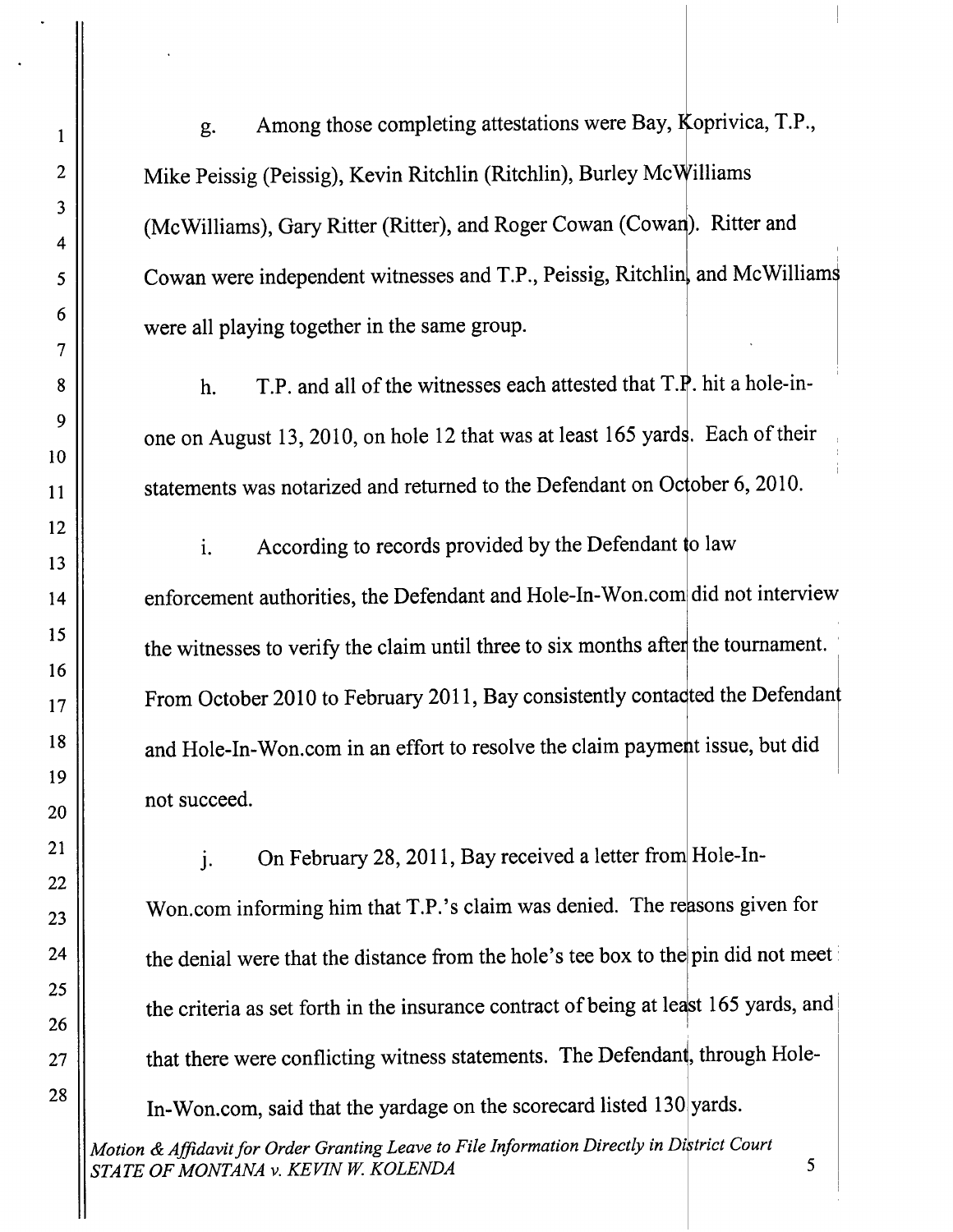k. Koprivica and Svien, however, told law enforcement authorities that the scorecard was incorrect because it was a standard scorecard for the Missoula Country Club and did not accurately reflect the distance for the tournament. Koprivica, moreover, told law enforcement authorities that he. personally, set the pin and tee prior to the tournament and that it was longer than 165 yards. Svien confirmed this to law enforcement authorities by providing a satellite photograph of hole 12 where the tee and pin placements were marked.

l. A review of the witness statements to law enforcement authorities shows that the witnesses consistently stated that T.P. achieved a hole-in-one and that it was longer than 165 yards:

 $(1)$  Cowan told law enforcement authorities that he was an independent "hole judge"<sup>2</sup> and that the distance of the hole was 165 to 168 yards. The Defendant interviewed Cowan and Cowan subsequently saw a copy of the Defendant's notes of the conversation. Cowan said statements attributed to him by the Defendant "were simply incorrect."

 $<sup>2</sup>$  A hole judge is an independent person who sits next to the green to independently verify whether or not a hole-in-one</sup> occurred.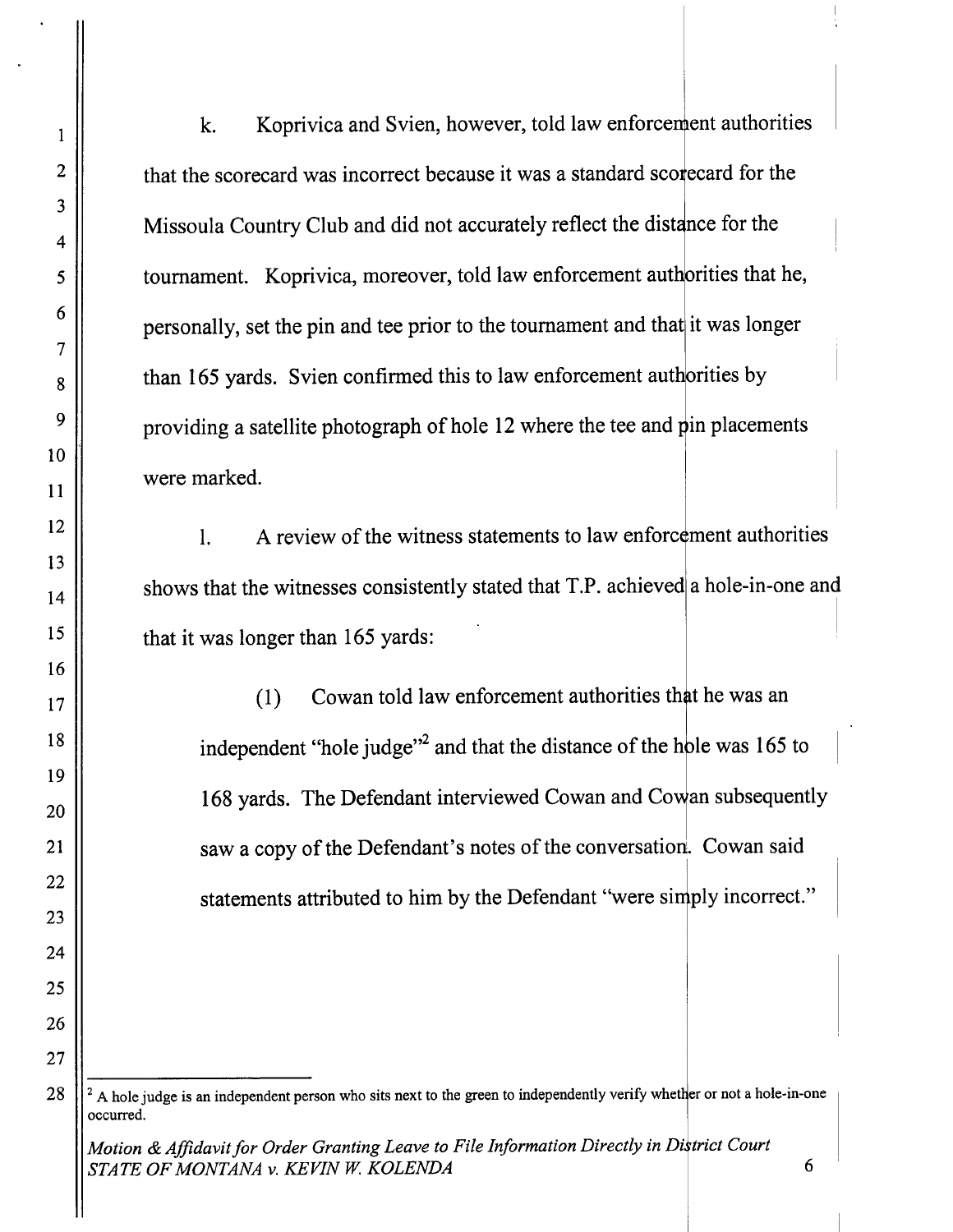Ritter told law enforcement authorities that he also was an  $(2)$ independent "hole judge" and that the distance of the hole was about 167 yards.

(3) T.P. told law enforcement authorities that he used a 7-iron to hit the ball 170 yards.

(4) Peissig told law enforcement authorities that prior to  $T.P$ . and the others in the group hitting their golf balls on hole 12, he used a range finder to scope the distance of the hole and it measured 170 yards.

m. As part of the investigation, the Office of the Commissioner of Securities and Insurance, Montana State Auditor (CSI), searched the National Association of Insurance Commissioners' (NAIC) regulatory database regarding the Defendant. A review of the NAIC results shows that the Defendant has been the subject of repeated regulatory discipline in a variety of other states<sup>3</sup> for issuing insurance without a license and participating in unfair insurance practices. In 2009, the Defendant was fined \$6 million for issuing insurance without a license and failing to pay hole-in-one claims.

<sup>&</sup>lt;sup>3</sup> The States include at least Alabama, Connecticut, Massachusetts, Nevada, North Carolina, Oregon, Texas, Virginia, and Washington.